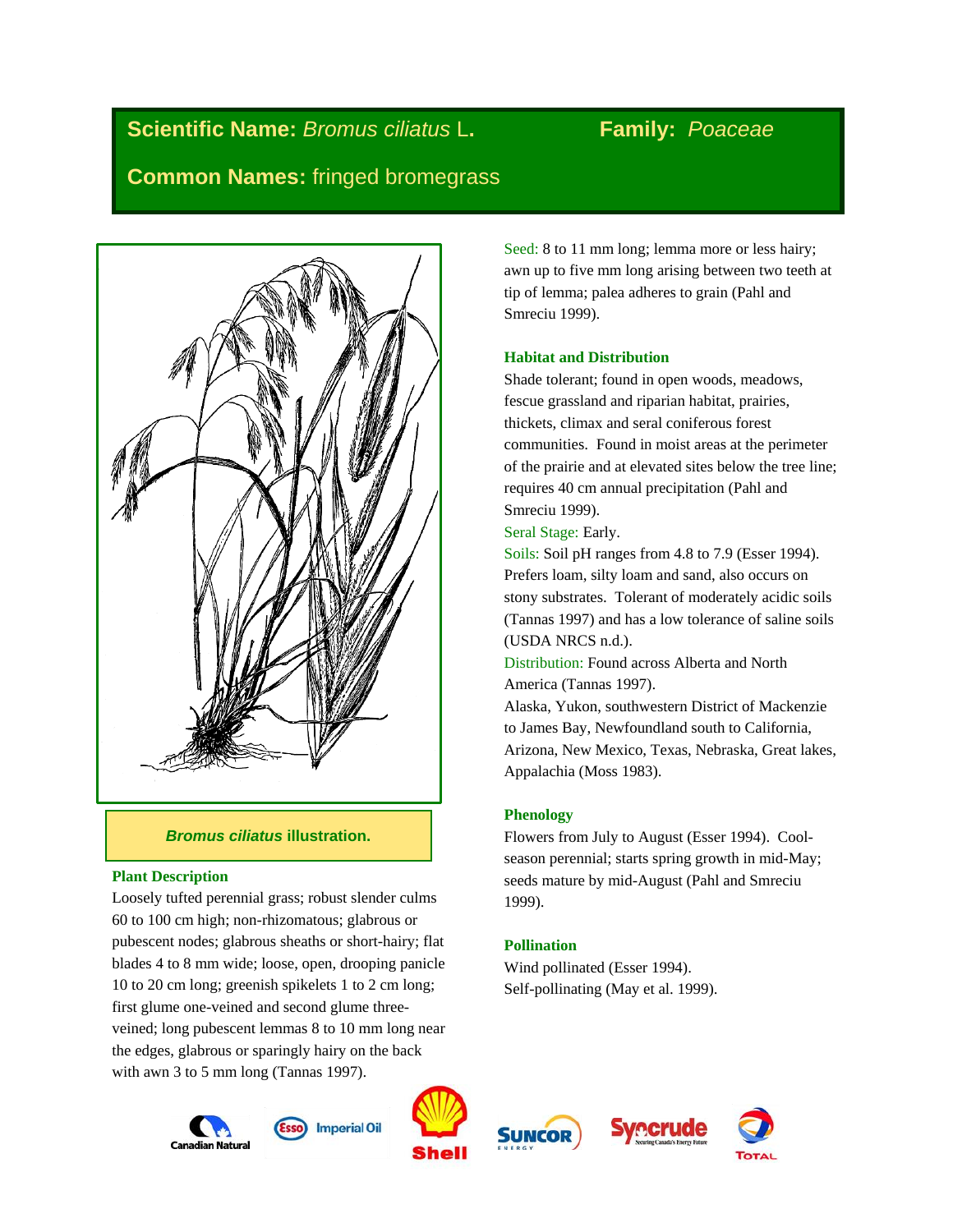#### **Seed Dispersal**

Wind dispersed with some animal assisted dispersal (awn sticks to fur).

#### **Genetics**

2n=14, 28 (Tannas 1997).

#### **Symbiosis**

Fringed brome is colonized by arbuscular mycorrhizal fungi and exhibits a neutral response (Wolfe et al. 2006).

#### **Seed Processing**

Collection: Seeds can be hand harvested. Use of seed strippers has been recommended by Burton and Burton (2003) but Pahl and Smreciu (1999) note that seeds have a high shattering potential.

Seed Weight: 306 seeds/g (0.33 g/1,000 seeds) (Gerling et al. 1996). 306 PLS/g (Hammermeister 1998).

547 seeds/g (1.75 g/1,000seeds) (Smreciu et al. 2006).

Harvest Dates: August.

Cleaning: Air-dry seed heads in paper or Tyvek bags at 15 to 25°C; remove large chaff and crush remaining material; sieve to remove seeds from chaff using 9/64 inch round top screen and 1/16 inch round bottom screen; small chaff and dust can be removed by winnowing (Smreciu et al. 2006).

Storage Behaviour: Orthodox; seeds can be dried, without damage, to low moisture contents, their longevity increases with reductions in both moisture content and temperature Royal Botanic Gardens Kew 2008).

Storage: Seed can be cold stored up to 3 years (Schultz et al. 2001). Royal Botanic Gardens Kew (2008) recommends that these seeds be stored at IPGRI standards; this involves drying seed to low moisture content (3% to 7% fresh weight, depending on the species) and storing them, in hermeticallysealed containers, at low temperature, preferably at -18ºC or cooler (Fassil and Engels 1997).



Longevity: The seeds can be stored in a container and refrigerated for up to three years (Schultz et al. 2001).

#### **Propagation**

Natural Regeneration: By seed (Gerling et al. 1996). The non-dormant seeds can produce high germination rates (Esser 1994). Germination: 55.91% after 30 days, fresh seeds and 58.00% after 30 days with one year old seeds (Smreciu et al. 2006). In his study, Hoffman (1985) reported that *B. ciliatus* germinated to high percentages under various thermaperiods, photoperiods, in darkness, and with or without stratification. The only time it showed less than 100% germination was in light tests following

stratification.

Seeds germinated at 24°C (Baskin and Baskin 2001).







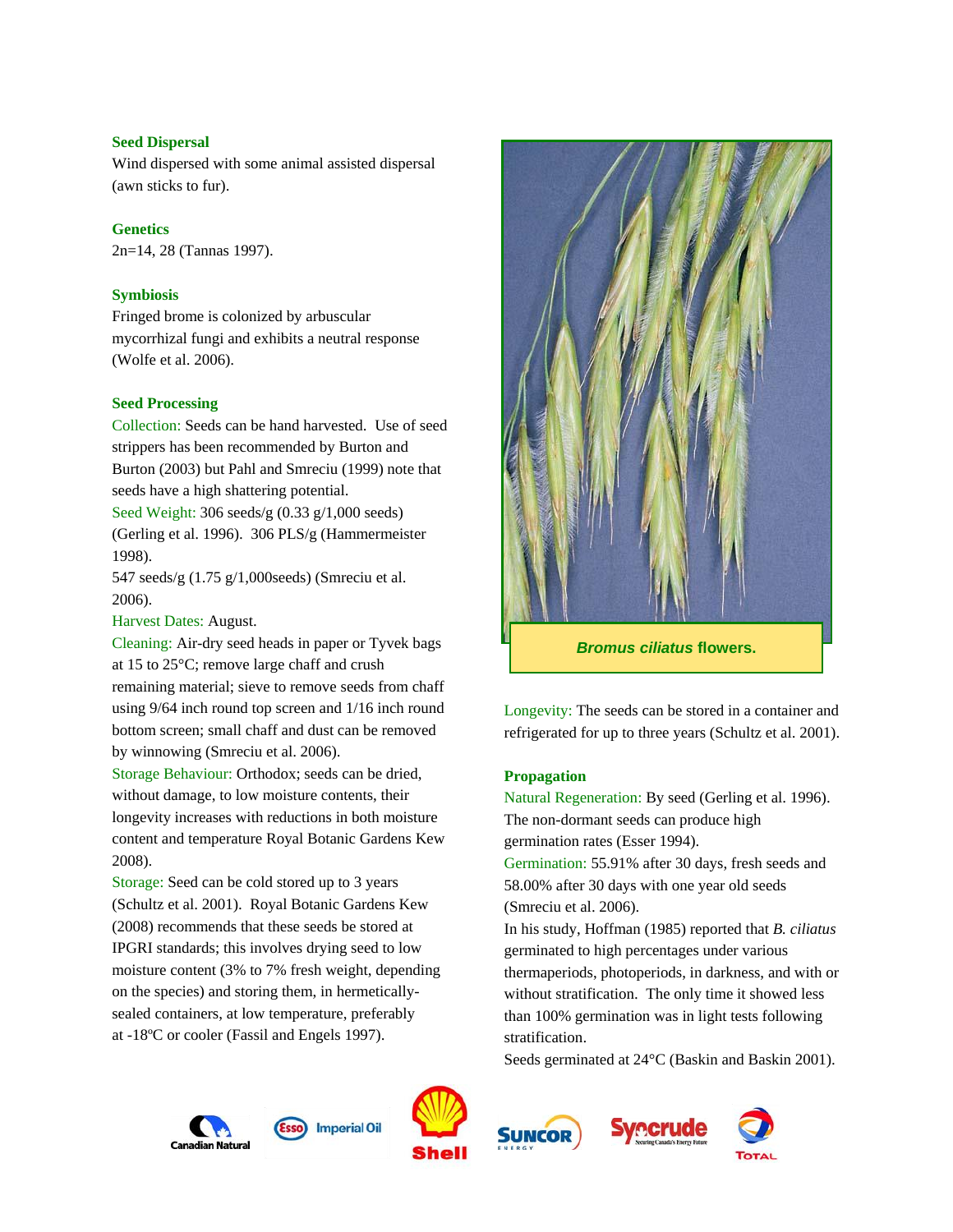Pre-treatment: Not all seed lots are dormant. For dormant seed lots use four weeks cold stratification (2 to 4°C) (Smreciu et al. 2006).

In a container, mix an equal amount of seeds with either perlite or vermiculite and add a very small amount of water and place in a refrigerator (0.5 to 5°C) (Schultz et al. 2001).

No stratification required (Baskin and Baskin 2001). Direct Seeding: For nursery production: sow January through late July in deep cell plug trays in growing media containing vermiculite and sphagnum peat moss. Thoroughly moisten the soil without saturating it. Place newly planted trays on south side of the greenhouse. During the active growing phase, move trays to the north side. Mature plants can be moved to a cold frame in early to late spring. Flats can be transplanted into the field from late May to early October (Schultz et al. 2001).

Direct sown seed in northeastern Alberta established and began spreading within three years of sowing. Seed Rate: Three seeds in each plug tray cell (Schultz et al. 2001).

 $100$  seeds/m<sup>2</sup> were sufficient for establishment in northeastern Alberta.

Planting Density: No literature found.

#### **Aboriginal/Food Uses**

The grains may become infected with ergot (Claviceps), which is a poisonous fungus. The grain of the infected plants is replaced by a black mass of spores, and this, if eaten by livestock or humans, can cause severe illness or death (Johnson et al. 1995).

#### **Wildlife/Forage Usage**

Wildlife: Excellent forage value (Gerling et al. 1996). Small mammals, turkeys and other birds eat the seeds. Highly palatable to deer and elk. Provides excellent cover for rodents, turkeys, quail and bandtailed pigeons (Esser 1994).

Livestock: Good forage value, palatable to livestock, makes excellent hay (Tannas 1997).

Grazing Response: Fringed brome is a decreaser (Gerling et al. 1996).





*Bromus ciliatus* **seed. Seed generally 8 to 11 mm long.**

#### **Notes**

**Reclamation Potential**

establish (Tannas 1997).

**Commercial Resources**

(ANPC 2010).

2003).

revegetation potential (Esser 1994).

*B. ciliatus* has potential as an early successional reclamation species because of its moderate germination and quick growth, which provide valuable cover until slower growing climax species

*B. ciliatus* exhibits medium erosion control and short term revegetation potential as well as high long term

Suitable for revegetation of disturbances in the foothills and boreal forests (Pahl and Smreciu 1999). Exhibits phytoremediation potential (Robson et al.

Availability: Available commercially in Alberta

*Bromus ciliatus* is listed as 72% intact (more occurrences than expected) in the Alberta oil sands





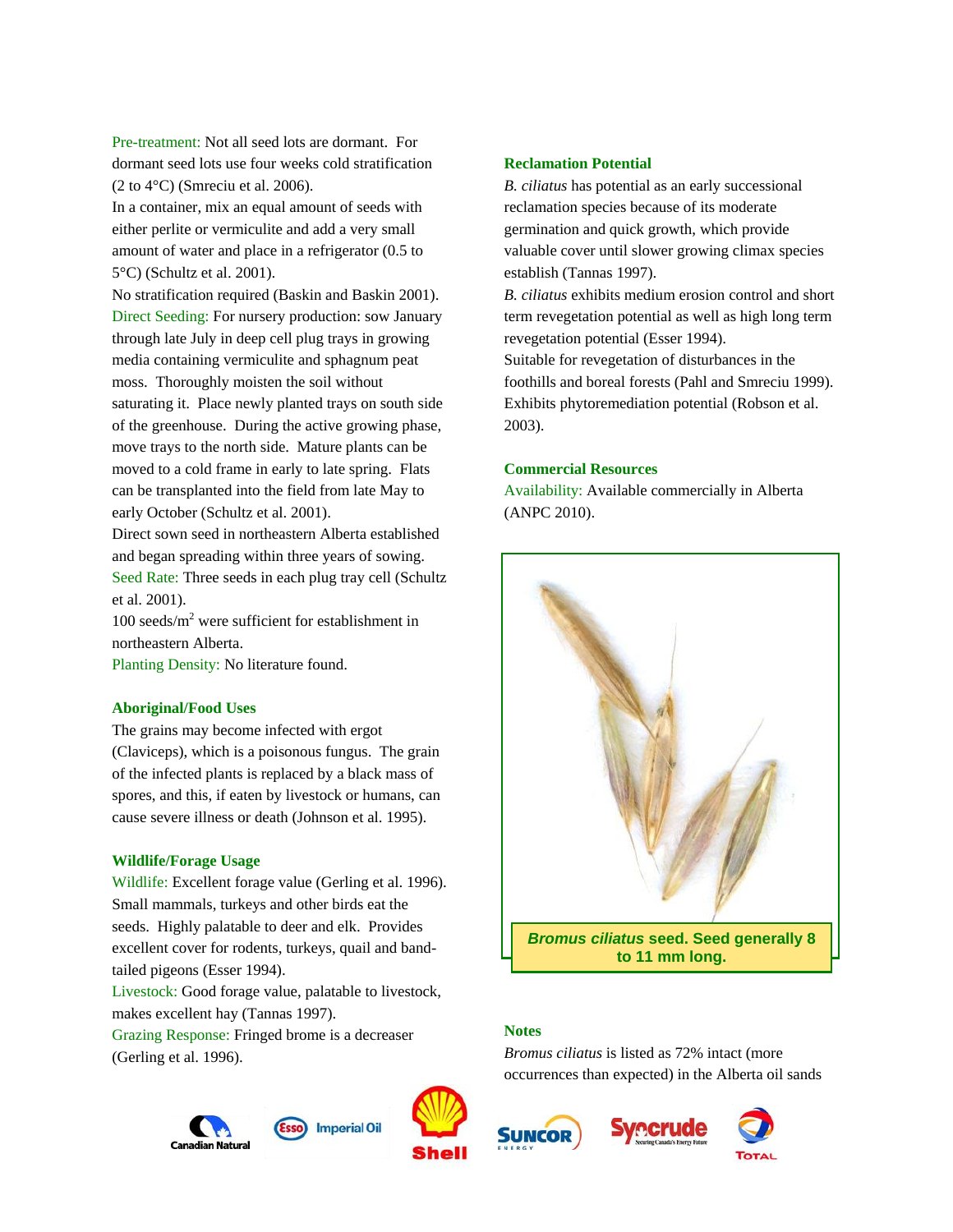region (Alberta Biodiversity Monitoring Institute 2014).

In their study, Robson et al. (2003) reported that fringed brome was the species that produced the highest total biomass in their control soil, however, in their contaminated soil (crude oil treatments) its biomass was reduced by more than half.

Because of its high seed yield, fringed brome may have the potential to produce adequate amounts of seeds for revegetation purposes at reasonable prices (May et al. 1999).

#### **Photo Credits**

Photo 1: Colin Stone (Alberta Agriculture) used with permission from Northern Range Plants, Alberta Agriculture, Food and Rural Development, Home Study Program, Copyright 2000. Photo 2: Wild Rose Consulting, Inc. Illustration: Hitchcock, A.S. (rev. A. Chase), 1950. Manual of the grasses of the United States. USDA Miscellaneous Publication No. 200. Washington, DC.

#### **References**

Alberta Biodiversity Monitoring Institute, 2014. The status of biodiversity in the oil sands region of Alberta. Alberta Biodiversity Monitoring Institute, Edmonton, Alberta. 47 pp. [http://www.abmi.ca/FileDownloadServlet?filename=](http://www.abmi.ca/FileDownloadServlet?filename=The%20Status%20of%20Biodiversity%20in%20the%20Oil%20Sands%20Region%20of%20Alberta_2014_Supplemental%20Report.docx&dir=REPORTS_UPLOAD) [The%20Status%20of%20Biodiversity%20in%20the](http://www.abmi.ca/FileDownloadServlet?filename=The%20Status%20of%20Biodiversity%20in%20the%20Oil%20Sands%20Region%20of%20Alberta_2014_Supplemental%20Report.docx&dir=REPORTS_UPLOAD) [%20Oil%20Sands%20Region%20of%20Alberta\\_201](http://www.abmi.ca/FileDownloadServlet?filename=The%20Status%20of%20Biodiversity%20in%20the%20Oil%20Sands%20Region%20of%20Alberta_2014_Supplemental%20Report.docx&dir=REPORTS_UPLOAD) [4\\_Supplemental%20Report.docx&dir=REPORTS\\_U](http://www.abmi.ca/FileDownloadServlet?filename=The%20Status%20of%20Biodiversity%20in%20the%20Oil%20Sands%20Region%20of%20Alberta_2014_Supplemental%20Report.docx&dir=REPORTS_UPLOAD) [PLOAD](http://www.abmi.ca/FileDownloadServlet?filename=The%20Status%20of%20Biodiversity%20in%20the%20Oil%20Sands%20Region%20of%20Alberta_2014_Supplemental%20Report.docx&dir=REPORTS_UPLOAD) [Last accessed June 16, 2014].

ANPC (Alberta Native Plant Council), 2010. Native Plant Source List.

[http://www.anpc.ab.ca/assets/ANPC\\_2010\\_Native\\_Pl](http://www.anpc.ab.ca/assets/ANPC_2010_Native_Plant_Source_List.pdf) [ant\\_Source\\_List.pdf](http://www.anpc.ab.ca/assets/ANPC_2010_Native_Plant_Source_List.pdf) [Last accessed June 14, 2013].

Baskin, C.C. and J.M. Baskin, 2001. Seeds – Ecology, Biogeography, and Evolution of Dormancy and Germination. Academic Press, San Diego, California, USA.

Burton, C.M. and P.J. Burton, 2003. A manual for growing and using seed from herbaceous plants

native to the northern interior of British Columbia. Symbios Research & Restoration, Smithers, British Columbia. 168 pp.

Esser, L.L., 1994. *Bromus ciliatus*. IN: Fischer, W.C. (compiler). The fire effect information system. United States Department of Agriculture, Forest Service, Intermountain Research Station, Intermountain Fire Sciences Laboratory, Missoula, Montana. [http://www.fs.fed.us/database/feis/plants/graminoid/b](http://www.fs.fed.us/database/feis/plants/graminoid/brocil/introductory.html)

[rocil/introductory.html](http://www.fs.fed.us/database/feis/plants/graminoid/brocil/introductory.html) [Last accessed July 17, 2013].

Fassil, H. and J. Engels, 1997. Seed Conservation Research: IPGRI's Strategies and Activities. BGC News 2(9).

<http://www.bgci.org/worldwide/article/349/>[Last accessed July 17, 2013].

Gerling, H.S., M.G. Willoughby, A. Schoepf, K.E. Tannas and C.A Tannas, 1996. A Guide to Using Native Plants on Disturbed Lands. Alberta Agriculture, Food and Rural Development and Alberta Environmental Protection, Edmonton, Alberta. 247 pp.

Hammermeister, A.M., 1998. Seeding rate conversion charts for using native species in reclamation projects. Alberta Agriculture, Food and Rural Development, Edmonton, Alberta. 13 pp. [http://www.npss.sk.ca/docs/2\\_pdf/Seeding\\_Rate\\_Con](http://www.npss.sk.ca/docs/2_pdf/Seeding_Rate_Conversion.pdf) [version.pdf](http://www.npss.sk.ca/docs/2_pdf/Seeding_Rate_Conversion.pdf) [Last accessed August 26, 2014].

Hoffman, G.R., 1985. Germination of herbaceous plants common to aspen forests of western Colorado. Bulletin of the Torrey Botanical Club 112(4): 409- 413.

Johnson, D., L. Kershaw, A. MacKinnon and J. Pojar, 1995. Plants of the Western Boreal Forest and Aspen Parkland. Lone Pine Publishing and the